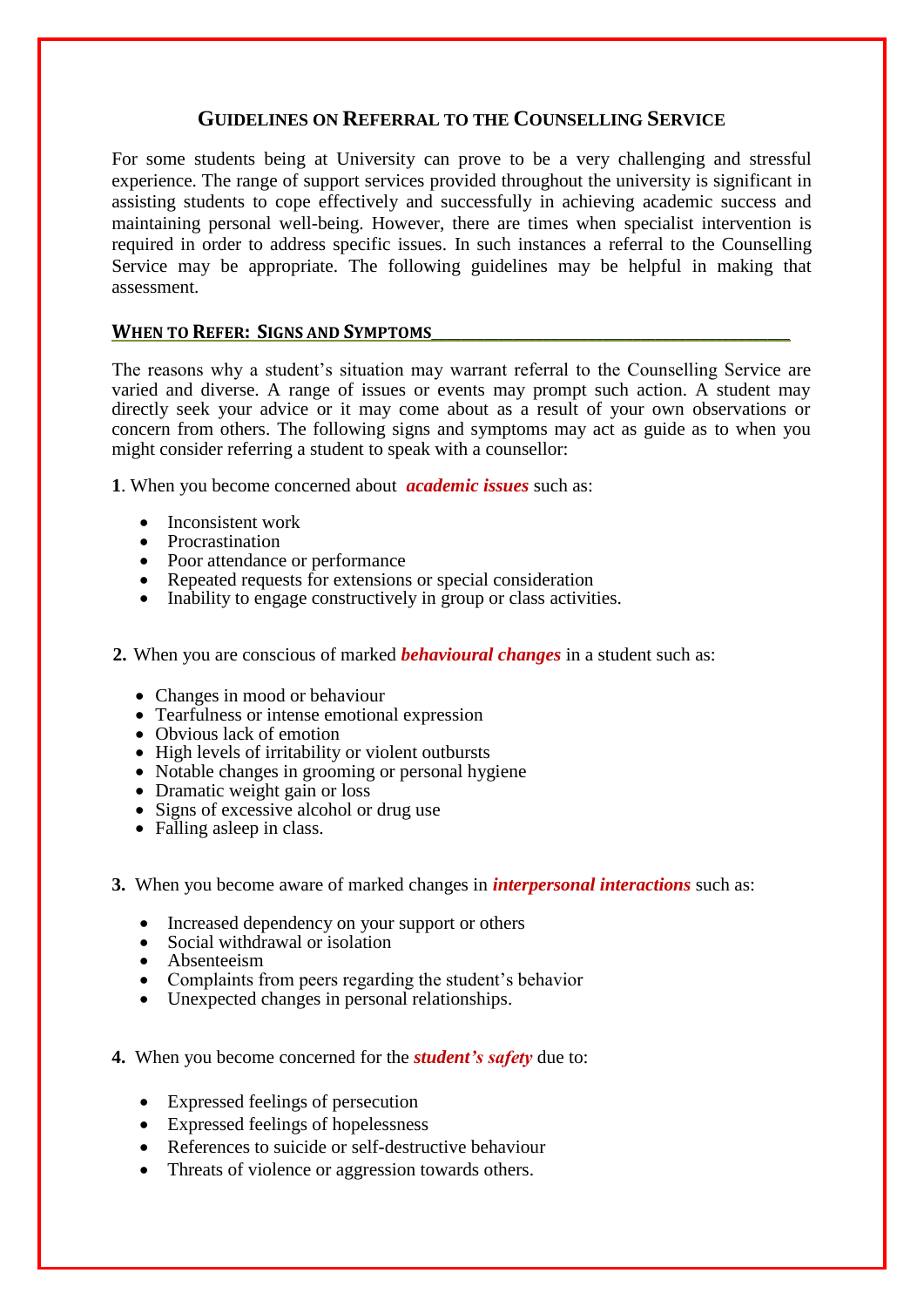- **5.** When you become conscious of *your boundaries* in relation to a student's issues. This may include times when:
	- You feel the student is becoming too dependent on your support
	- You feel you are covering the same ground over and over to no avail
	- You are unsure of what to do or how to respond
	- You feel out of your depth
	- The situation is depleting you of your own emotional resources
	- Your suggestions are constantly rejected
	- Your professional boundary is compromised.

In most instances a cluster of signs and symptoms often present and it is important not to ignore them or think someone else might be dealing with the situation.

### **RESPONDING TO THE STUDENT**

When a student presents with a particular concern that is best dealt with by another service or professional please note the following guidelines:

- Talk to the student in private
- Gather the facts of the presenting issue without probing for too much personal information
- Affirm the student for confiding in you and re-assure him/her that help is available
- Inquire how the student is currently attempting to handle the problem
- If a student is very upset ask if there is anyone you can contact on their behalf (service / friend / family)
- If and when a referral to the Counselling Service is necessary express this recommendation clearly to the student
- Validate the suggestion by indicating the specific behaviours or concerns that the student has presented with or outlined to you
- You may wish to point out that the issues presented go beyond the boundaries or competency of your professional role. However, it may be helpful to explain what type of support you can offer
- In the event of a student agreeing to attend for counselling clarify any proposed follow-up either by yourself or your Department. This reassures the student of your interest and can provide a more comprehensive management of the situation
- There are times when a student may refuse to attend the Counseling Service. This decision must be respected. A student may need more time to consider counselling as an option. However, providing information on the Service can help dispel some of the myths and misconceptions that prevail
- In the event of such a refusal it is important not to become a substitute for the professional help needed
- Document all your interactions with the student for further reference
- If unsure about any details please contact the Service and check these in the presence of the student
- The Counselling Service guide on Frequently Asked Questions may answer any queries that a student has prior to making an appointment with the Service.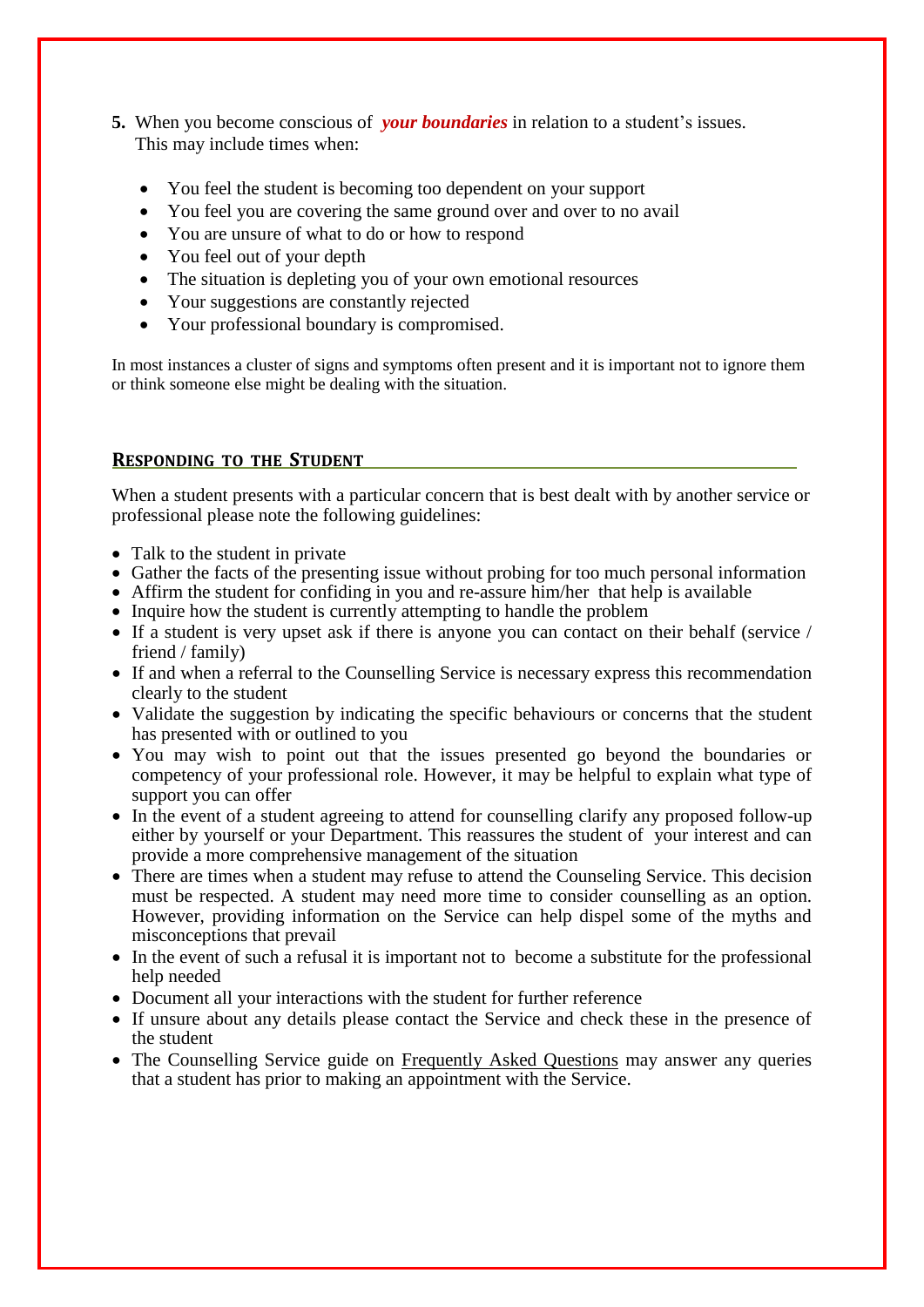# **MAKING A REFERRAL\_\_\_\_\_\_\_\_\_\_\_\_\_\_\_\_\_\_\_\_\_\_\_\_\_\_\_\_\_\_\_\_\_\_\_\_\_\_\_\_\_\_\_\_\_\_\_\_\_\_\_\_\_\_\_\_\_\_\_\_\_\_\_\_\_\_\_\_**

On making a referral to the Counselling Service it is helpful to:

- Discuss the referral with the student
- Provide accurate information on how to access the Service. Copies of the Counselling Service Information Leaflet are available on request
- Encourage the student to make the appointment themselves. This ensures a degree of personal responsibility and motivation on their part.
- There are times when assisting a student to connect with the Service is helpful i.e making a phone call from your office
- Reassure the student that the Counselling Service is a confidential, professional service
- Referral at this stage is for assessment purposes only and not a commitment to therapy
- To make a referral simply ring **01-7083554** and indicate to Receptionist that you wish to make a referral / appointment
- Give the student's full name and some brief details pertaining to the situation
- In the event of an emergency or a crisis it is important to state this on contacting the Counselling Service
- Do not assume that a highly distressed or vulnerable student will actually follow through on promising you they will attend
- In such instances it is important that you provide an escort for the student to the Counselling Service.

# **RESPONDING TO INDIRECT REOUESTS FOR HELP**

On occasion a student may indirectly ask for help and support pertaining to a personal issue.

This may be communicated to you via email or in a written class assignment rather than face-to-face. If such communications include any reference to emotional, physical, or sexual abuse, depression, anxiety, thoughts of suicide or death it is vitally important not to ignore such communications or delay in making contact with the student.

- Check the ITS system or Departmental records for a contact number for the student
- Invite the student to come and speak with you as soon as possible
- Enquire as to their whereabouts and who is with them
- Prioritise your appointment with them
- If unsure about meeting with the student on your own seek assistance from a colleague
- Contact the Counselling Service prior to the appointment for advice if needed
- Feel free to secure an emergency appointment with the Service if you feel this might be helpful
- Such appointments can be cancelled if not required
- If a student is linked in with professional services on Campus it may be important to let such services know of your interactions with the student, the reasons how this came about and the outcome of your meeting.

# **CONFIDENTIALITY\_\_\_\_\_\_\_\_\_\_\_\_\_\_\_\_\_\_\_\_\_\_\_\_\_\_\_\_\_\_\_\_\_\_\_\_\_\_\_\_\_\_\_\_\_\_\_\_\_\_\_\_\_\_\_\_\_\_\_\_\_\_\_\_\_\_\_\_\_\_\_\_\_\_**

The Counselling Service operates under a strict code and policy of confidentiality. Once a student has been referred to the Counselling Service we are bound by confidentiality not to discuss or divulge any details pertaining to the referral without written permission by the student. We generally suggest that if referred to the Service by a third party it might be helpful for the student to let the referrer know they have attended the appointment.